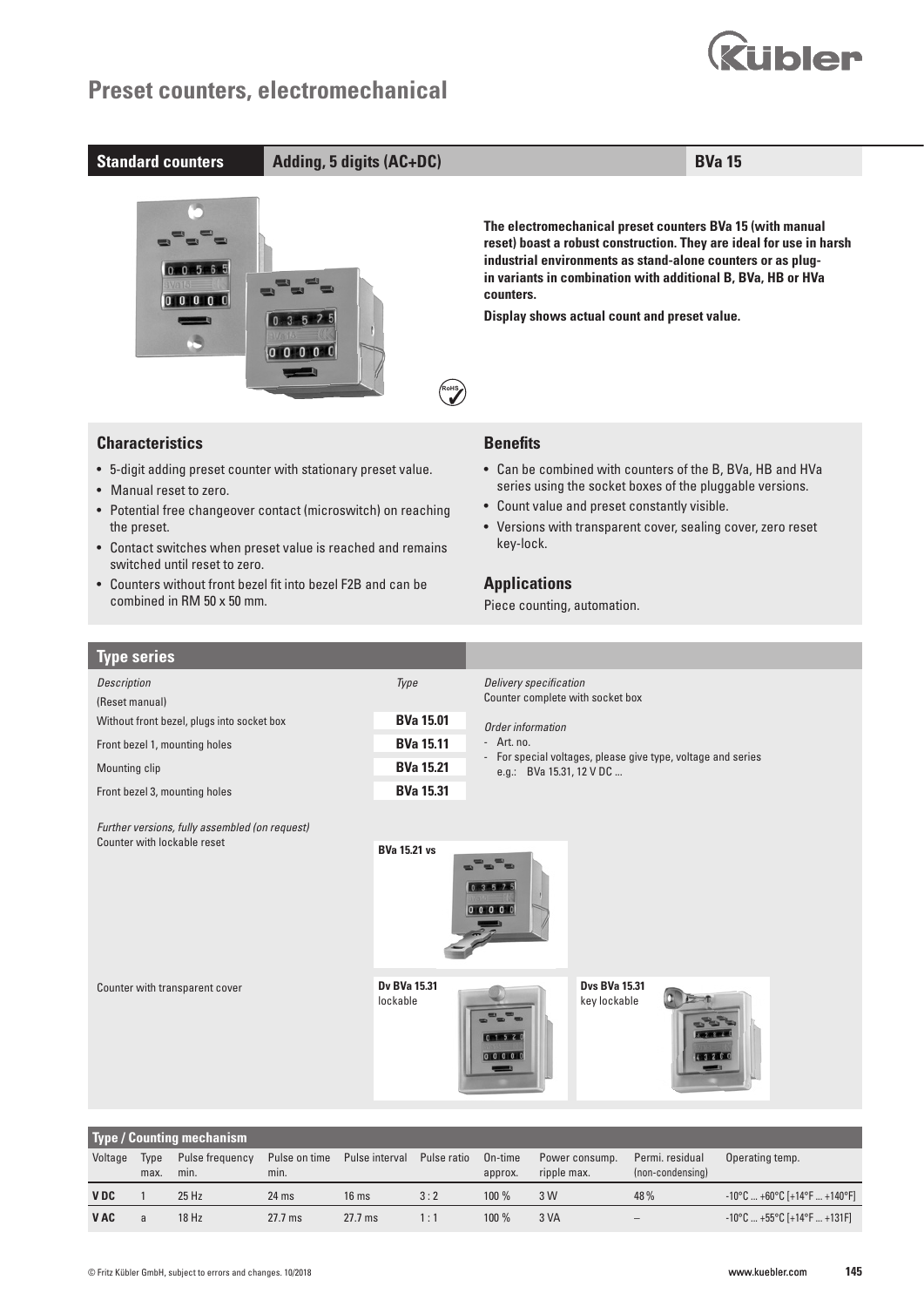# **Rubler**

## **Preset counters, electromechanical**

| <b>Standard counters</b>                            | Adding, 5 digits (AC+DC)                                       | <b>BVa 15</b> |           |
|-----------------------------------------------------|----------------------------------------------------------------|---------------|-----------|
|                                                     |                                                                |               |           |
| <b>Accessories</b>                                  | Dimensions in mm [inch]                                        |               | Order no. |
| <b>Front bezel type F2B</b>                         | for cut-out 54 x 54 $[2.13 \times 2.13]$ , with screw mounting | beige         | G007503   |
|                                                     | for plug-in counters BVa 15.0x in socket box type 946.1        | black         | G007504   |
| Socket box type 946.1                               | for counters BVa 15.01, can be used for plug-in connections,   |               |           |
|                                                     | in front bezel F2B                                             | black         | G008439   |
| Sealing cover type K2, IP65                         | for front bezel 75 x 60 [2.95 x 2.36] with screw mounting,     |               |           |
|                                                     | for elektrom. counters and via adpter front bezel T008860      | grey          | G008302   |
|                                                     | for counters 48 x 48 [1.89 x 1.89]                             | black         | G008303   |
| <b>Mounting frame</b>                               | for snap-on mounting on 35 [1.38] top-hat DIN rail,            |               |           |
| with cut-out 50 x 50 [2.36 x 2.36]                  | for counters 48 x 48 [1.89 x 1.89], 53 x 53 [2.09 x 2.09]      |               |           |
| via separate adapter also for 45 x 45 [1.77 x 1.77] | and 55 x 55 [2.17 x 2.17]                                      | chromated     | G300003   |
| <b>DIN rail mount SR 3</b>                          | for snap-on mounting on 35 [1.38] top-hat DIN rail             |               | G300002   |
| <b>Replacement parts</b>                            |                                                                |               | Order no. |
| <b>Transparent cover, IP65</b>                      | type 2 Dv, suitable for Dv BVa 15 and Dv HVa 15                | lockable      | G008141   |
|                                                     | type 2 Dvs, suitable for Dvs BVa 15 and Dvs HVa 15             | key lockable  | G008151   |
| Key for key-locking zero reset                      |                                                                |               | G050265   |

Suitable gaskets, other accessories and installation examples for optional accessories can be found in chapter Accessories or in the Accessories section under: www.kuebler.com/accessories.

| <b>Technical data</b>                   |                                                     |                                                                                                                                                                               | <b>Options</b>                         |  |
|-----------------------------------------|-----------------------------------------------------|-------------------------------------------------------------------------------------------------------------------------------------------------------------------------------|----------------------------------------|--|
| <b>Electrical connection</b>            | counter<br>socket box                               | tinned tabs ø 1.6 mm [0.063"]<br>with push-on connectors<br>tinned plated tabs<br>$0.8 \times 2.8$ mm $[0.032 \times 0.11$ "                                                  | <b>Key-lock</b>                        |  |
| <b>Rated voltages</b>                   | counting mechanism                                  | 12/24/48/115 VDC ±10%<br>24 / 48 / 115 / 230 V AC ±10 %                                                                                                                       | Lockable<br>(IP65)                     |  |
| <b>Height of figures</b>                | counter                                             | 4.5 mm [0.18"]                                                                                                                                                                | Key locka<br>(IP65)                    |  |
| <b>Color of housing</b>                 | preset<br>grey<br>black                             | 4 mm [0.16"]<br>Art. no. x.xxx.xx0.xxx<br>Art. no. x.xxx.xx1.xxx                                                                                                              | <b>Flexible:</b><br>(IP54)<br>Screw te |  |
| <b>Color of figures</b>                 | counter<br>preset                                   | white on black<br>yellow on black                                                                                                                                             | Flat pin c<br>(on reque                |  |
| <b>Counting mechanism shaft</b>         |                                                     | stainless steel                                                                                                                                                               |                                        |  |
| <b>Mounting position</b>                |                                                     | any                                                                                                                                                                           |                                        |  |
| <b>Service life</b>                     |                                                     | approx. $100 \times 10^6$ pulses                                                                                                                                              | <b>Connect</b>                         |  |
| <b>Protection</b>                       |                                                     | IP40 (front side)                                                                                                                                                             | DC                                     |  |
| Weight                                  |                                                     | approx. 130 g [4.59 oz]                                                                                                                                                       |                                        |  |
| <b>EMC</b> standards                    |                                                     | EN 55011 class B,<br>EN 61000-6-2, EN 61000-6-3,                                                                                                                              |                                        |  |
| <b>Device safety</b>                    | designed to<br>protection class<br>application area | EN 61010 part 1<br>$\overline{2}$<br>pollution level 2                                                                                                                        |                                        |  |
| <b>Test voltage</b>                     |                                                     | 2000 V, effective                                                                                                                                                             |                                        |  |
| <b>Switching contact</b>                |                                                     | 1 change over contact<br>(micro switch), release in<br>2nd half-step on the preset<br>number                                                                                  |                                        |  |
| Loading (max)<br>(with resistive Load.) | AC.<br><b>DC</b>                                    | 2.0A<br>250 V AC<br>2.0A<br>24 V DC<br>60 V DC<br>0.7A<br>0.4A<br>115 V DC<br>230 V DC<br>0.2A<br>Suitable spark quenching is required with inductive load, reducing the max. |                                        |  |
| current to 60 %                         |                                                     |                                                                                                                                                                               |                                        |  |

| <b>Options</b>                                   |                                               |  |  |  |  |  |  |
|--------------------------------------------------|-----------------------------------------------|--|--|--|--|--|--|
| <b>Key-locking zero reset</b>                    |                                               |  |  |  |  |  |  |
| housing grey                                     | Art. no.: 2.1X0.XX6.XXX                       |  |  |  |  |  |  |
| housing black                                    | Art. no.: 2.1X0.XX7.XXX                       |  |  |  |  |  |  |
| <b>Lockable transparent cover</b>                | Dy BVa counter with front bezel 3             |  |  |  |  |  |  |
| (IP65)                                           | Art. no.: 2.1X0.7XX.XXX                       |  |  |  |  |  |  |
| Key lockable transparent cover                   | Dys BVa counter with front bezel 3            |  |  |  |  |  |  |
| (IP65)                                           | Art. no.: 2.1X0.8XX.XXX                       |  |  |  |  |  |  |
| <b>Flexible sealing cover K2</b>                 | K <sub>2</sub> BVa counter with front bezel 3 |  |  |  |  |  |  |
| (IP54)                                           | Art. no.: 2.1X0.6XX.XXX                       |  |  |  |  |  |  |
| <b>Screw terminal connection</b>                 | Art. no.: 2.XXX.XXX.XXX.023                   |  |  |  |  |  |  |
| Flat pin connection 2.8 x 0.8 mm<br>(on request) | Art. no.: 2.XX7.XXX.XXX                       |  |  |  |  |  |  |

### **Connection diagrams**



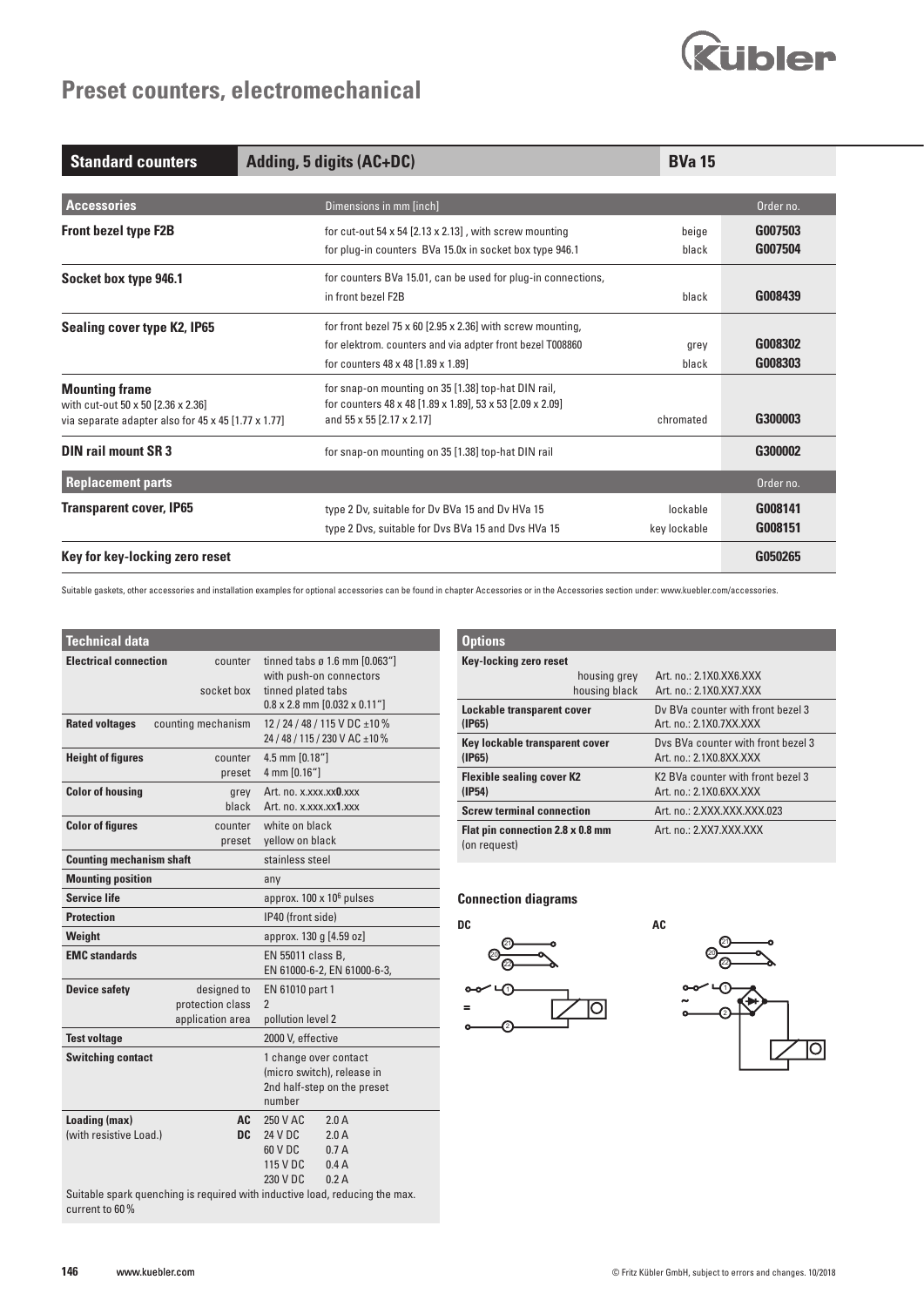

### **Standard counters Adding, 5 digits (AC+DC) BVa 15**

**Without front bezel, plugs into socket box type 946.1 Type BVa 15.01**





 $\boxed{1}$  Push-on connector ø 1.5  $[0.059]$  tinned  $\boxed{2}$  Round pin ø 1.6  $[0.063]$  tinned Color of housing grey (standard)

|                                                |            |          | Art. no.      |                          |                          |  |
|------------------------------------------------|------------|----------|---------------|--------------------------|--------------------------|--|
| Type                                           | Voltage    | Display  | 24 V          | 115 V                    | 230 V                    |  |
| <b>BVa 15.01</b>                               | DC (25 Hz) | 5 digits | 2.100.010.033 | $\overline{\phantom{0}}$ | $\overline{\phantom{0}}$ |  |
|                                                | AC (18 Hz) |          | 2.100.010.061 | 2.100.010.064            | 2.100.010.066            |  |
| Color of housing black: Art. no. 2.1X0.011.XXX |            |          |               |                          |                          |  |

### **Front bezel 1, with mounting holes Type BVa 15.11**





 $\boxed{1}$  Push-on connector ø 1.5 [0.059] tinned  $\boxed{2}$  Round pin ø 1.6 [0.063] tinned  $\boxed{3}$  Countersinking Af3 DIN 74 Color of housing grey (standard)

|                                                |            |          | Art. no.      |                          |               |  |
|------------------------------------------------|------------|----------|---------------|--------------------------|---------------|--|
| Type                                           | Voltage    | Display  | 24 V          | 115 V                    | 230 V         |  |
| <b>BVa 15.11</b>                               | DC (25 Hz) | 5 digits | 2.100.110.033 | $\overline{\phantom{0}}$ |               |  |
|                                                | AC (18 Hz) |          | 2.100.110.061 | 2.100.110.064            | 2.100.110.066 |  |
| Color of housing black: Art. no. 2.1X0.111.XXX |            |          |               |                          |               |  |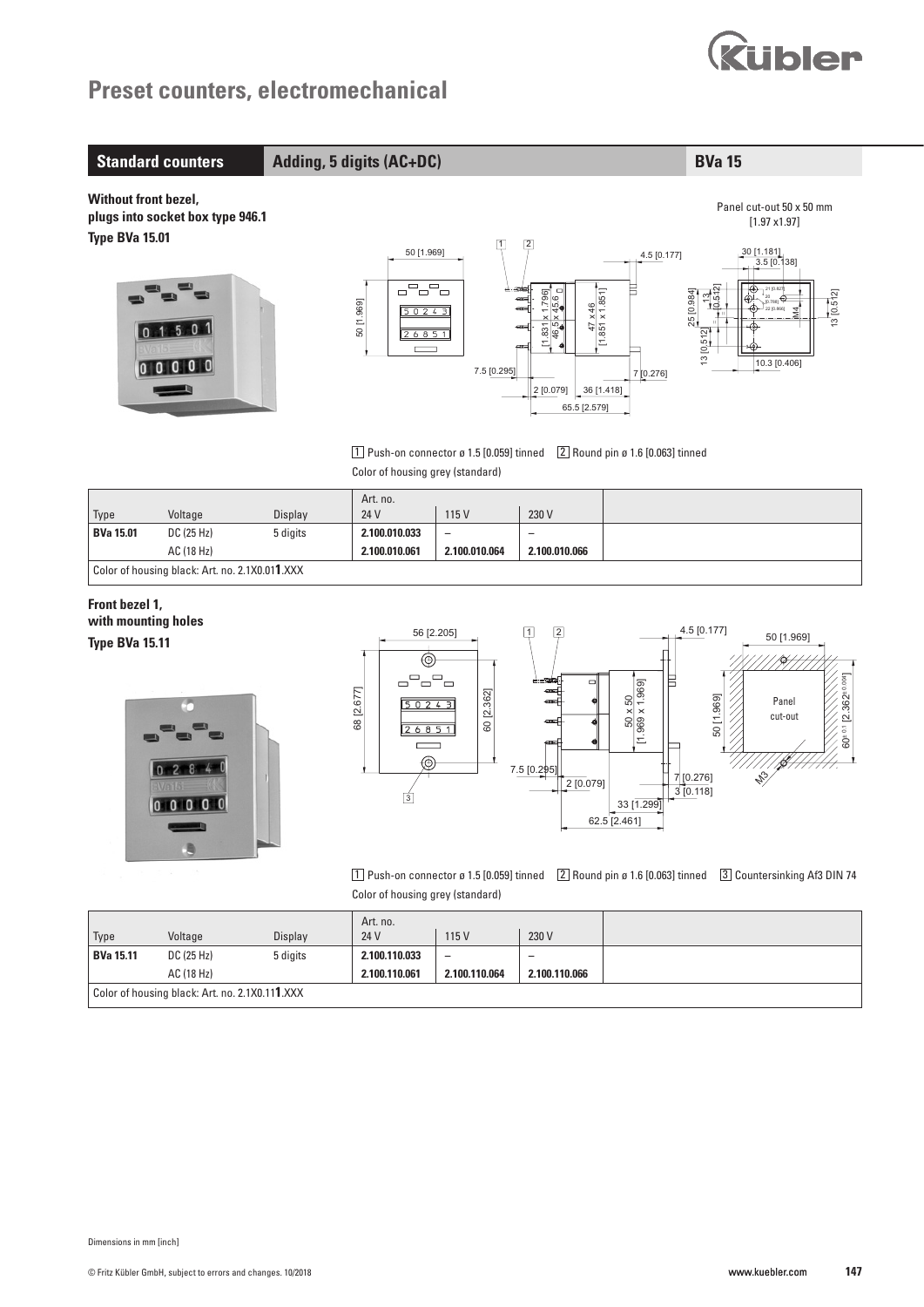

### **Standard counters Adding, 5 digits (AC+DC) BVa 15**

**With mounting clips Type BVa 15.21**





 $\boxed{1}$  Push-on connector ø 1.5  $[0.059]$  tinned  $\boxed{2}$  Round pin ø 1.6  $[0.063]$  tinned Color of housing grey (standard)

|                                                |            |          | Art. no.                                    |               |                               |  |
|------------------------------------------------|------------|----------|---------------------------------------------|---------------|-------------------------------|--|
| <sup>'</sup> Type                              | Voltage    | Display  | 24 V                                        | 115 V         | 230 V                         |  |
| <b>BVa 15.21</b>                               | DC (25 Hz) | 5 digits | $2.100.210.033$ <sup>1)</sup>               |               | -                             |  |
|                                                | AC (18 Hz) |          | 2.100.210.061                               | 2.100.210.064 | $2.100.210.066$ <sup>1)</sup> |  |
| Color of housing black: Art. no. 2.1X0.211.XXX |            |          | Further stock types: Art. no. 2.100.211.033 |               |                               |  |

### **Front bezel 3, with mounting holes Type BVa 15.31**





 $\boxed{1}$  Push-on connector ø 1.5 [0.059] tinned  $\boxed{2}$  Round pin ø 1.6 [0.063] tinned  $\boxed{3}$  Countersinking Af3 DIN 74 Color of housing grey (standard)

|                                                |            |          | Art. no.                                                            |               |               |  |
|------------------------------------------------|------------|----------|---------------------------------------------------------------------|---------------|---------------|--|
| Type                                           | Voltage    | Display  | 24 V                                                                | 115 V         | 230 V         |  |
| <b>BVa 15.31</b>                               | DC (25 Hz) | 5 digits | 2.100.310.033                                                       |               |               |  |
|                                                | AC (18 Hz) |          | 2.100.310.061                                                       | 2.100.310.064 | 2.100.310.066 |  |
| Color of housing black: Art. no. 2.1X0.311.XXX |            |          | Further stock types: BVa 15.31.4sw 24 V DC / Art. no. 2.107.311.013 |               |               |  |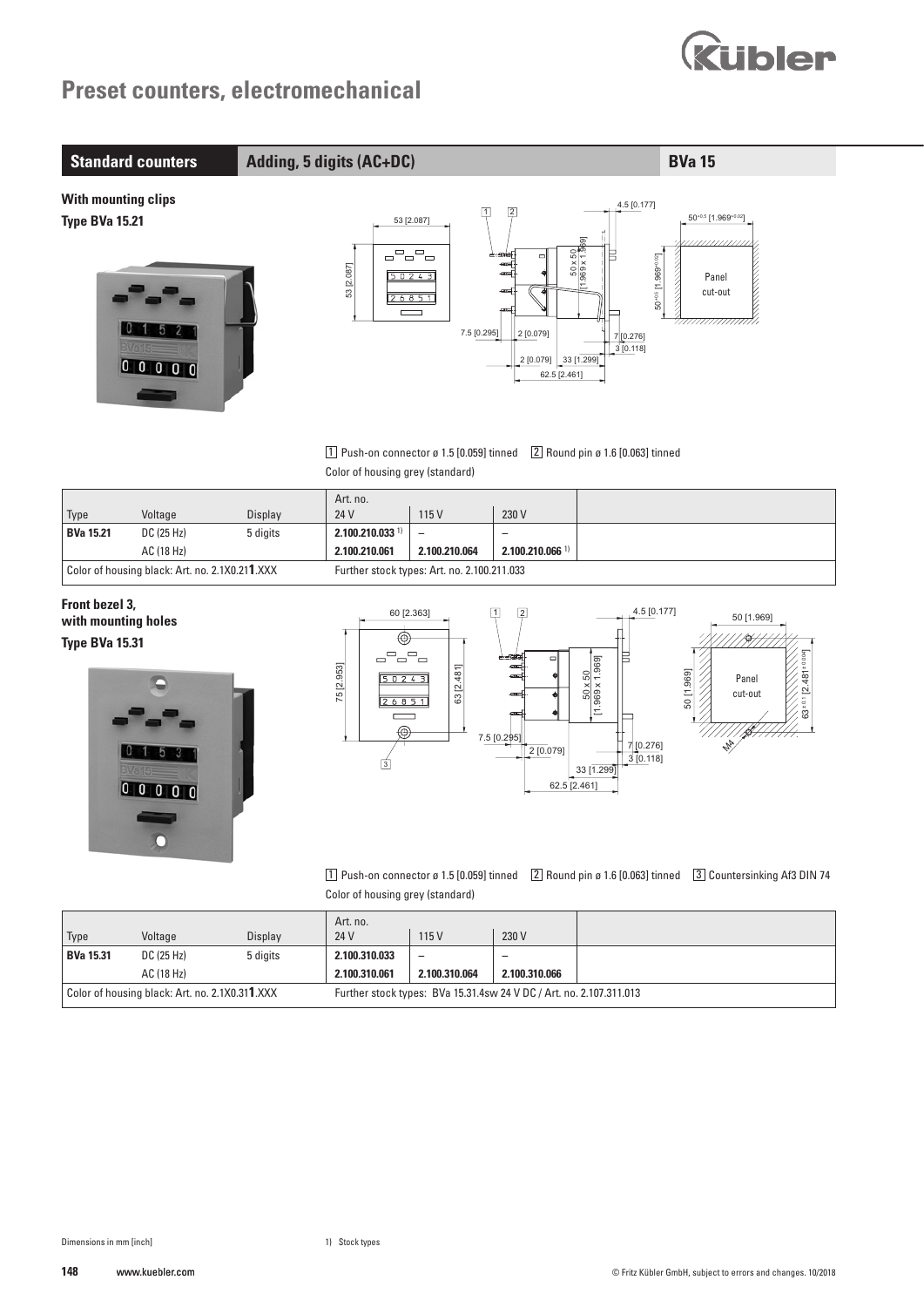

### **Standard counters Adding, 5 digits (AC+DC) BVa 15**

#### **Mounting examples for optional accessories**

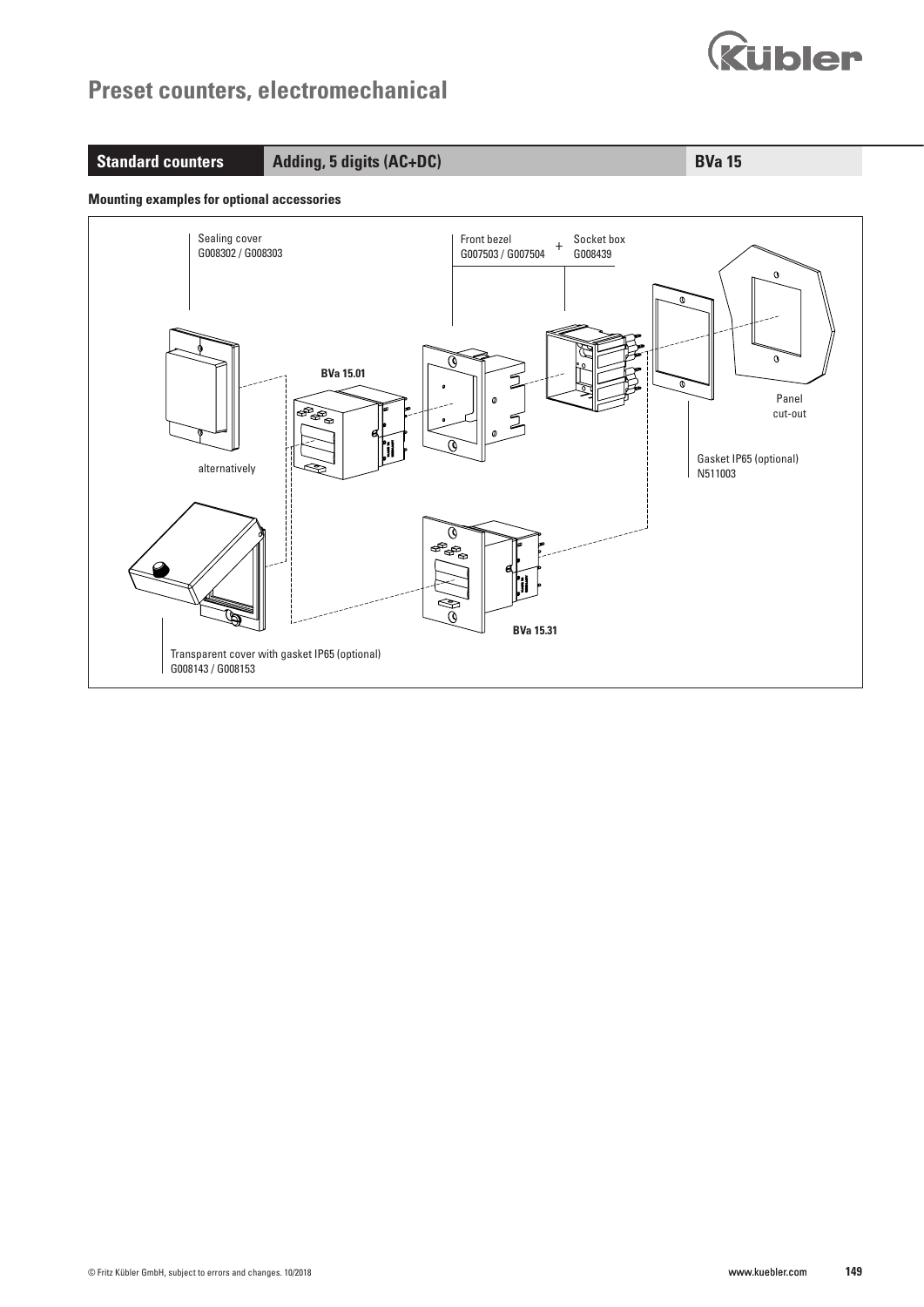

| <b>Standard counters</b>                                                                                                                                                                                                                                                                | <b>Subtracting, 2 or 3 digits (AC+DC)</b>    |                                                                                                                                                                                                                     |                                                                                                                                                                                                                                                                         |                                                        | <b>MVs 13</b>                                                 |
|-----------------------------------------------------------------------------------------------------------------------------------------------------------------------------------------------------------------------------------------------------------------------------------------|----------------------------------------------|---------------------------------------------------------------------------------------------------------------------------------------------------------------------------------------------------------------------|-------------------------------------------------------------------------------------------------------------------------------------------------------------------------------------------------------------------------------------------------------------------------|--------------------------------------------------------|---------------------------------------------------------------|
| Heate drücken u.festt                                                                                                                                                                                                                                                                   |                                              |                                                                                                                                                                                                                     | The electromechanical preset counters MVs 13 (with manual<br>very small dimensions.<br>They are ideal for use in harsh industrial environments.<br>The subtracting counters are set to a value via the front keys,<br>the signal occurs when the count value reaches 0. |                                                        | and manual/electrical reset) boast a robust construction with |
| <b>Characteristics</b><br>• 2- or 3-digit subtracting preset counter.<br>• Manual or manual and electrical reset.<br>• Potential free changeover contact (microswitch) on<br>reaching zero.<br>• Contact switches for "0" count position and remains<br>unswitched until reset to zero. |                                              | <b>Benefits</b><br>• Delivery complete with push-on connectors.<br>• Very small dimensions.<br>• Versions with sealing cover on request.<br><b>Applications</b><br>Piece counting, batch quantities and automation. |                                                                                                                                                                                                                                                                         |                                                        |                                                               |
| <b>Type series</b>                                                                                                                                                                                                                                                                      |                                              |                                                                                                                                                                                                                     |                                                                                                                                                                                                                                                                         |                                                        |                                                               |
| Front bezel with mounting holes                                                                                                                                                                                                                                                         | 3 digits<br>manual reset<br><b>MVs 13.11</b> | 3 digits<br>manual and<br>electr. reset<br><b>MVs 13.13</b>                                                                                                                                                         | 2 digits<br>manual reset<br>MVs 13.11/2                                                                                                                                                                                                                                 | 2 digits<br>manual and<br>electr. reset<br>MVs 13.13/2 |                                                               |

| Front bezel with mounting clip | <b>MVs 13.21</b> | <b>MVs 13.23</b>        | MVs 13.21/2                                                              | <b>MVs 13.23/2</b>                      |                    |
|--------------------------------|------------------|-------------------------|--------------------------------------------------------------------------|-----------------------------------------|--------------------|
|                                |                  |                         |                                                                          |                                         |                    |
| <b>Accessories</b>             |                  | Dimensions in mm [inch] |                                                                          |                                         | Order no.          |
| Sealing cover type KV3, IP65   |                  |                         | for front bezel $39 \times 68$ [1.54 $\times$ 2.68], with screw mounting | transparent, grey<br>transparent, black | G008310<br>G008311 |

Suitable gaskets as well as further accessories can be found in the accessories section or in the accessories area of our website at: www.kuebler.com/accessories.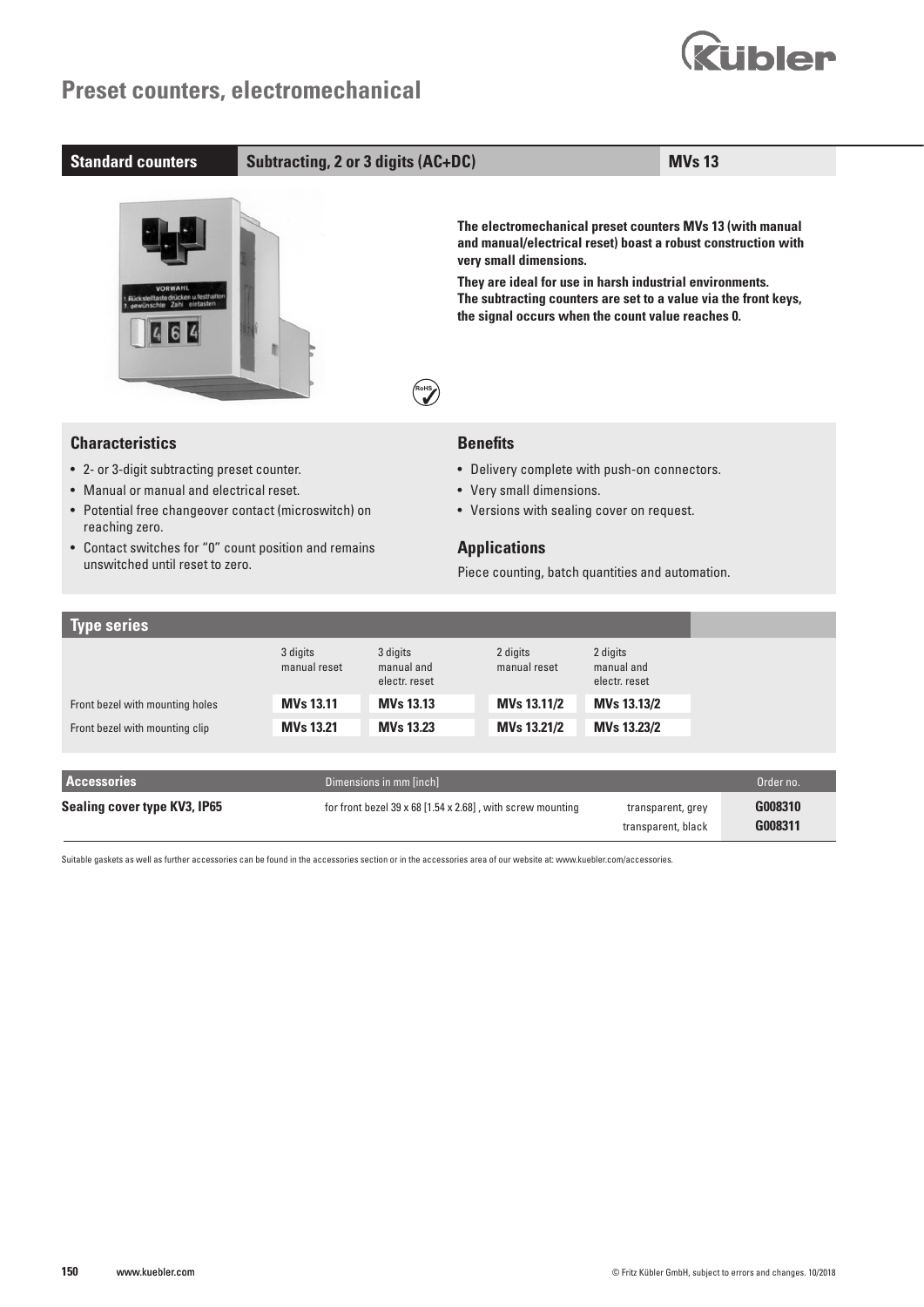

| <b>Standard counters</b>                                                                                          |                                                     | Subtracting, 2 or 3 digits (AC+DC)                                                                                                                       |                                                   | <b>MVs 13</b> |
|-------------------------------------------------------------------------------------------------------------------|-----------------------------------------------------|----------------------------------------------------------------------------------------------------------------------------------------------------------|---------------------------------------------------|---------------|
| <b>Technical data</b>                                                                                             |                                                     |                                                                                                                                                          | <b>Options</b>                                    |               |
| <b>Electrical connection</b>                                                                                      |                                                     | tinned flat pins<br>$0.8 \times 2.8$ mm $[0.032 \times 0.11$ "<br>(with push on connectors)                                                              | <b>Electrical reset only</b>                      |               |
| <b>Rated voltages</b>                                                                                             | count mechanism                                     | 12 / 24 / 48 / 115 / 230 V DC ± 10 %<br>24 / 48 / 115 / 230 V AC ± 10 %<br>reset magnet 24 / 48 / 115 / 230 V DC ±10 %<br>24 / 48 / 115 / 230 V AC ±10 % | <b>Connection diagrams</b><br><b>Manual reset</b> |               |
| <b>Height of figures</b><br><b>Color of housing</b><br><b>Color of figures</b><br><b>Counting mechanism shaft</b> |                                                     | 4 mm [0.16"]<br>similar to RAL 7001<br>white on black<br>stainless steel                                                                                 | Юl                                                | $\circ$       |
| <b>Mounting position</b><br><b>Service life</b><br><b>Protection</b><br>Weight                                    |                                                     | any<br>approx. $100 \times 10^6$ pulses<br>IP40 (front side)<br>approx. 150 g [5.29 oz],                                                                 | Q<br>6<br>ıĸ                                      | 6)<br>7       |
| <b>EMC</b> standards                                                                                              | with electrical reset                               | approx. 190 g [6.70 oz]<br>EN 55011 class B,<br>EN 61000-6-2, EN 61000-6-3                                                                               |                                                   |               |
| <b>Device safety</b>                                                                                              | designed to<br>protection class<br>application area | EN 61010 part 1<br>$\overline{2}$<br>pollution level 2                                                                                                   | <b>Manual and electrical reset</b>                |               |
| <b>Test voltage</b><br><b>Switching contact</b>                                                                   |                                                     | 2000 V, effective<br>1 change over contact (micro switch),<br>release in 2nd half-step exactly at<br>zero                                                |                                                   |               |
| Load (max.)<br>(with resistive load)                                                                              | AC.<br><b>DC</b>                                    | 250 V AC 2.0 A<br>24 V DC 2.0 A<br>60 V DC 0.7 A<br>115 V DC 0.4 A<br>230 V DC 0.2 A                                                                     | ⊚<br>$\bf{(2)}$<br>$\bf{G}$<br>(6)<br>(7)<br>Ð    |               |
|                                                                                                                   | reducing the max. current to approx. 60%            | With inductive: suitable spark quenching is required on inductive load,                                                                                  |                                                   |               |
| <b>Electrical reset</b>                                                                                           | on time<br>minimum pulse time<br>power consumption  | 10% max. 40 seconds<br>$0.25$ sec.<br>12 W at DC, 14 VA at AC                                                                                            |                                                   |               |

| <b>Type / Counting mechanism</b> |      |                         |                       |                        |             |         |                           |                                |                                        |
|----------------------------------|------|-------------------------|-----------------------|------------------------|-------------|---------|---------------------------|--------------------------------|----------------------------------------|
| Voltage                          | Type | Pulse frequency<br>max. | Pulse on time<br>min. | Pulse interval<br>min. | Pulse ratio | On-time | Power consump.<br>approx. | Permi, residual<br>ripple max. | Operating temp.<br>(non-condensing)    |
| <b>VDC</b>                       |      | $25$ Hz                 | $24$ ms               | 16 <sub>ms</sub>       | 3:2         | $100\%$ | 4 W                       | 48%                            | $-10^{\circ}$ C  +45°C [+14°F  +113°F] |
| <b>VAC</b>                       |      | 18 Hz                   | $22.2$ ms             | $33.3$ ms              | 2:3         | $100\%$ | 4.5 VA                    | -                              | $-10^{\circ}$ C  +45°C [+14°F  +113°F] |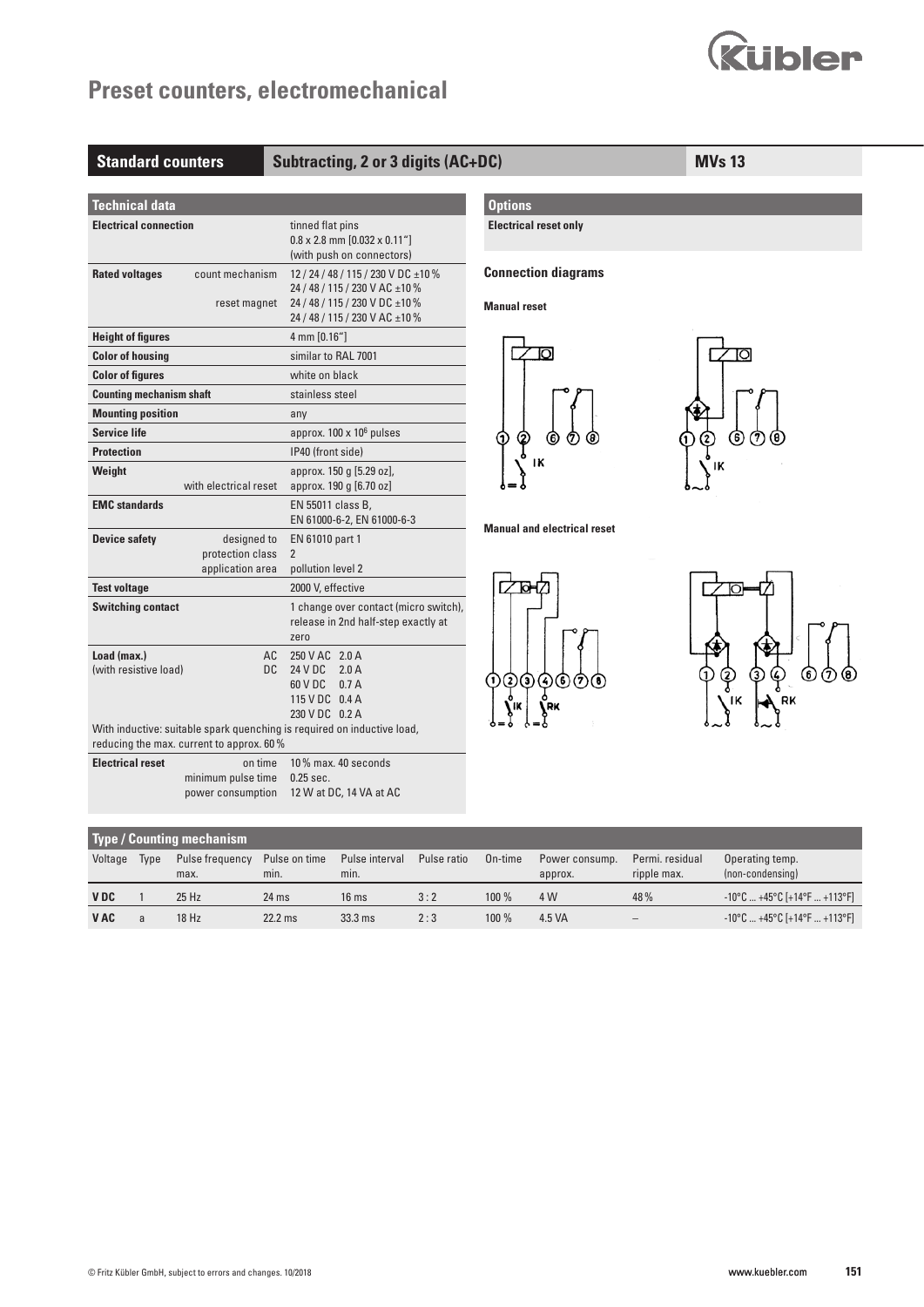

**Standard counters Subtracting, 2 or 3 digits (AC+DC) MVs 13** 

**Front bezel with mounting holes, manual reset Type MVs 13.11, MVs 13.11/2**







1 Push-on connector 0.8 x 2.8 [0.032 x 0.11] tinned 2 Flat pin 0.8 x 2.8 [0.032 x 0.11] tinned 3 Countersinking Af3 DIN 74 Color of housing grey (standard)

| Type / Art. no.         | <b>MVs 13.11</b> (display 3 digits) |               |               | $MVs$ 13.11/2 (display 2 digits) |               |                          |
|-------------------------|-------------------------------------|---------------|---------------|----------------------------------|---------------|--------------------------|
| Voltage                 | 24 V                                | 115V          | 230 V         | 24 V                             | 115 V         | 230 V                    |
| $\overline{DC}$ (25 Hz) | 2.300.110.033                       |               |               | 2.310.110.033                    |               | $\overline{\phantom{0}}$ |
| AC (18 Hz)              | 2.300.110.061                       | 2.300.110.064 | 2.300.110.066 | 2.310.110.061                    | 2.310.110.064 | 2.310.110.066            |

**Front bezel with mounting holes, manual and electrical reset Type MVs 13.13, MVs 13.13/2**





1 Push-on connector 0.8 x 2.8 [0.032 x 0.11] tinned 2 Flat pin 0.8 x 2.8 [0.032 x 0.11] tinned 3 Countersinking Af3 DIN 74 Color of housing grey (standard)

| Type / Art. no. | <b>MVs 13.13</b> (display 3 digits) |                          |               | $MVs$ 13.13/2 (display 2 digits) |               |               |
|-----------------|-------------------------------------|--------------------------|---------------|----------------------------------|---------------|---------------|
| Voltage         | 24 V                                | 115V                     | 230 V         | 24 V                             | 115V          | 230 V         |
| DC(25 Hz)       | 2.300.130.033                       | $\overline{\phantom{0}}$ |               | 2.310.130.033                    |               |               |
| AC (18 Hz)      | 2.300.130.061                       | 2.300.130.064            | 2.300.130.066 | 2.310.130.061                    | 2.310.130.064 | 2.310.130.066 |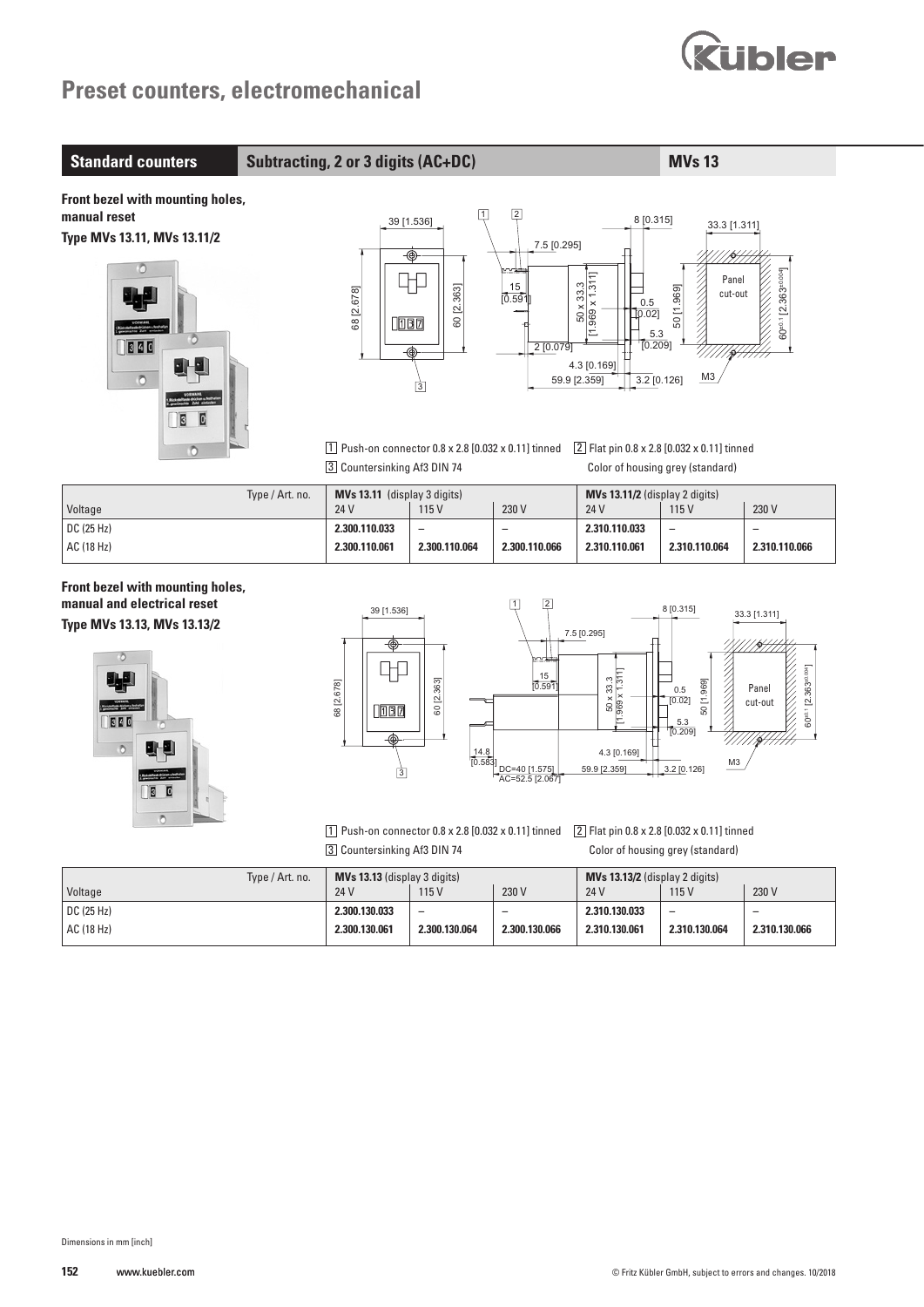

| <b>Standard counters</b>                                                              |                 | <b>Subtracting, 2 or 3 digits (AC+DC)</b>                                                                                                                                                                                                                                                                                                                                                                                                                                                                                                                                                     | <b>MVs 13</b>                     |                                                                 |                                                                                                                                                                        |                                                                                   |                                                              |
|---------------------------------------------------------------------------------------|-----------------|-----------------------------------------------------------------------------------------------------------------------------------------------------------------------------------------------------------------------------------------------------------------------------------------------------------------------------------------------------------------------------------------------------------------------------------------------------------------------------------------------------------------------------------------------------------------------------------------------|-----------------------------------|-----------------------------------------------------------------|------------------------------------------------------------------------------------------------------------------------------------------------------------------------|-----------------------------------------------------------------------------------|--------------------------------------------------------------|
| Front bezel with clip mounting,<br>manual reset<br>Type MVs 13.21, MVs 13.21/2<br>TEE |                 | 55 [2.166]<br>$\boxed{1}$ Push-on connector 0.8 x 2.8 [0.032 x 0.11] tinned<br>Color of housing grey (standard)                                                                                                                                                                                                                                                                                                                                                                                                                                                                               | $\boxed{1}$<br>39 [1.536]<br>1007 | $\boxed{2}$<br>7.5 [0.295]<br>$\frac{15}{[0.591]}$<br>2 [0.079] | 8 [0.315]<br>$\frac{969 \times 1.311}{50 \times 33.3}$<br>0.5<br>[0.02]<br>5.3<br>[0.209]<br>4.3 [0.169]<br>59.9 [2.359]<br>2 Flat pin 0.8 x 2.8 [0.032 x 0.11] tinned | $33.3^{+0.5}$<br>$[1.311^{+0.02}]$<br>Panel<br>Cut-ou<br>cut-out<br>$3.2$ [0.126] | $50^{+0.5}$ [1.969 <sup>+0.02</sup> ]<br>A MARIA MARIA 1997. |
|                                                                                       | Type / Art. no. | MVs 13.21 (display 3 digits)<br>24 V                                                                                                                                                                                                                                                                                                                                                                                                                                                                                                                                                          | 115 V                             | 230 V                                                           | MVs 13.21/2 (display 2 digits)<br>24 V                                                                                                                                 |                                                                                   | 230 V                                                        |
| Voltage<br>DC (25 Hz)                                                                 |                 | 2.300.210.033                                                                                                                                                                                                                                                                                                                                                                                                                                                                                                                                                                                 | $\overline{\phantom{0}}$          | $\overline{\phantom{0}}$                                        | 2.310.210.033                                                                                                                                                          | 115 V<br>$\overline{a}$                                                           | $\overline{\phantom{0}}$                                     |
| AC (18 Hz)                                                                            |                 | 2.300.210.061                                                                                                                                                                                                                                                                                                                                                                                                                                                                                                                                                                                 | 2.300.210.064                     | 2.300.210.066                                                   | 2.310.210.061                                                                                                                                                          | 2.310.210.064                                                                     | 2.310.210.066                                                |
| Color of housing black: Art. no. 2.3X0.211.XXX                                        |                 |                                                                                                                                                                                                                                                                                                                                                                                                                                                                                                                                                                                               |                                   |                                                                 |                                                                                                                                                                        |                                                                                   |                                                              |
| manual and electrical reset<br>Type MVs 13.23, MVs 13.23/2<br>724                     |                 | $\boxed{2}$<br>$\boxed{1}$<br>39 [1.536]<br>8 [0.315]<br>$33.3^{+0.5}$<br>$[1.311^{+0.02}]$<br>7.5 [0.295]<br>m<br>$\frac{50 \times 33.3}{0.969 \times 1.311}$<br>50 <sup>+0.5</sup> [1.969 <sup>+0.02</sup> ]<br>55 [2.166]<br>$\frac{15}{[0.591]}$<br>Panel<br>$\overline{0.5}$ [0.02]<br>cut-out<br>$\Box$ 087<br>5.3 [0.209]<br>/777777777<br>14.8<br>4.3 [0.169]<br>10.583<br>59.9 [2.359]<br>$3.2$ [0.126]<br>DC=40 [1.575]<br>AC=52.5 [2.067]<br>1 Push-on connector 0.8 x 2.8 [0.032 x 0.11] tinned<br>2 Flat pin 0.8 x 2.8 [0.032 x 0.11] tinned<br>Color of housing grey (standard) |                                   |                                                                 |                                                                                                                                                                        |                                                                                   |                                                              |
| Voltage                                                                               | Type / Art. no. | MVs 13.23 (display 3 digits)<br>24 V                                                                                                                                                                                                                                                                                                                                                                                                                                                                                                                                                          | 115V                              | 230 V                                                           | MVs 13.23/2 (display 2 digits)<br>24 V                                                                                                                                 | 115V                                                                              | 230 V                                                        |
| DC (25 Hz)                                                                            |                 | 2.300.230.033                                                                                                                                                                                                                                                                                                                                                                                                                                                                                                                                                                                 | $\overline{\phantom{m}}$          | $\qquad \qquad -$                                               | 2.310.230.033                                                                                                                                                          | $\overline{\phantom{0}}$                                                          | $\qquad \qquad -$                                            |
| AC (18 Hz)                                                                            |                 | 2.300.230.061                                                                                                                                                                                                                                                                                                                                                                                                                                                                                                                                                                                 | 2.300.230.064                     | 2.300.230.066                                                   | 2.310.230.061                                                                                                                                                          | 2.310.230.064                                                                     | 2.310.230.066                                                |
| Color of housing black: Art. no. 2.3X0.231.XXX                                        |                 |                                                                                                                                                                                                                                                                                                                                                                                                                                                                                                                                                                                               |                                   |                                                                 |                                                                                                                                                                        |                                                                                   |                                                              |
|                                                                                       |                 |                                                                                                                                                                                                                                                                                                                                                                                                                                                                                                                                                                                               |                                   |                                                                 |                                                                                                                                                                        |                                                                                   |                                                              |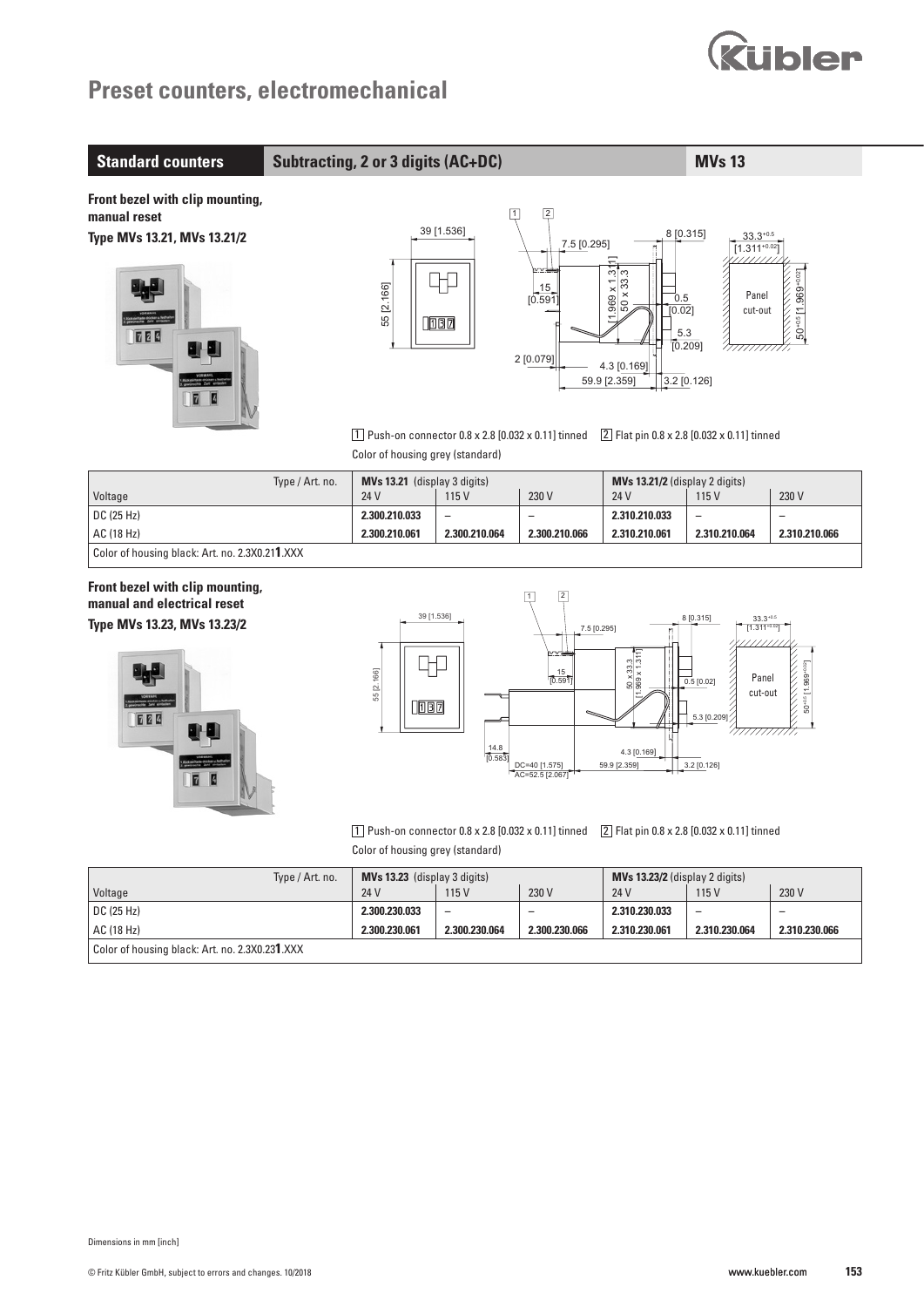



| Type series                      |           |
|----------------------------------|-----------|
| Description                      | Type      |
| Front bezel 2 with mounting clip | MVs 16.23 |

| <b>Accessories</b>                                                                                                 | Dimensions in mm [inch]                                                                                                                       |             | Order no. |
|--------------------------------------------------------------------------------------------------------------------|-----------------------------------------------------------------------------------------------------------------------------------------------|-------------|-----------|
| Socket box, type 926.1                                                                                             | for counters MVs 16 for plug-in connections                                                                                                   | transparent | G008433   |
| <b>Mounting frame</b><br>with cut-out 50 x 50 [2.36 x 2.36]<br>via separate adapter also for 45 x 45 [1.77 x 1.77] | for snap-on mounting on 35 [1.38] top-hat DIN rail,<br>for counters 48 x 48 [1.89 x 1.89], 53 x 53 [2.09 x 2.09]<br>and 55 x 55 [2.17 x 2.17] | chromated   | G300003   |

Suitable gaskets as well as further accessories can be found in the accessories section or in the accessories area of our website at: www.kuebler.com/accessories.

| <b>Type / Counting mechanism</b> |              |                         |                       |                  |                      |          |                               |                                     |                                                                     |
|----------------------------------|--------------|-------------------------|-----------------------|------------------|----------------------|----------|-------------------------------|-------------------------------------|---------------------------------------------------------------------|
| Voltage                          | Type<br>max. | Pulse frequency<br>min. | Pulse on time<br>min. | Pulse interval   | Pulse ratio  On-time | approx.  | Power consump.<br>ripple max. | Permi. residual<br>(non-condensing) | Operating temp.                                                     |
| <b>VDC</b>                       |              | $25$ Hz                 | $24$ ms               | 16 <sub>ms</sub> | 3:2                  | $100 \%$ | 4 W                           | 48%                                 | $-10^{\circ}$ C  +45°C [+14°F  +113°F]                              |
| <b>VAC</b>                       |              | 18 Hz                   | $22.2$ ms             | $33.3$ ms        | 2:3                  | $100\%$  | 4.5 VA                        |                                     | $-10^{\circ}$ C $+45^{\circ}$ C [ $+14^{\circ}$ F $+113^{\circ}$ F] |